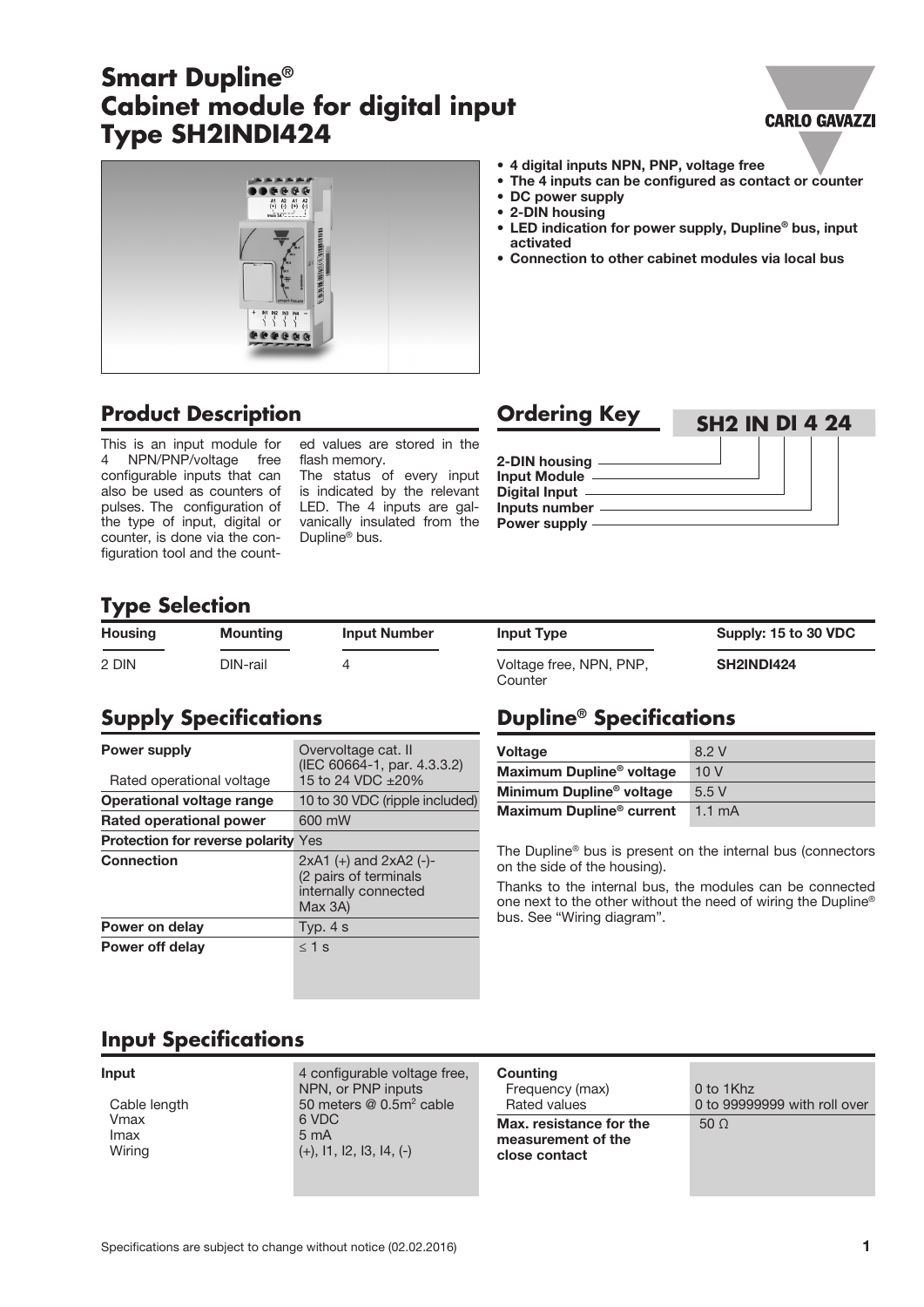

### **General Specifications**

| <b>Installation category</b>                                                                                                                                                                                                                                                                | Cat. II                                                                                                                                                                                                                                                                   | Cable cross-section area                                                                                                                                                                                                                                                                                                                     | max. $1.5 \text{ mm}^2$                                                                                                                                                                                                                |
|---------------------------------------------------------------------------------------------------------------------------------------------------------------------------------------------------------------------------------------------------------------------------------------------|---------------------------------------------------------------------------------------------------------------------------------------------------------------------------------------------------------------------------------------------------------------------------|----------------------------------------------------------------------------------------------------------------------------------------------------------------------------------------------------------------------------------------------------------------------------------------------------------------------------------------------|----------------------------------------------------------------------------------------------------------------------------------------------------------------------------------------------------------------------------------------|
| Dielectric strength                                                                                                                                                                                                                                                                         |                                                                                                                                                                                                                                                                           | Tightening torque                                                                                                                                                                                                                                                                                                                            | $0.4$ Nm $/$ 0.8 Nm                                                                                                                                                                                                                    |
| Power supply to Dupline <sup>®</sup><br>and input to Dupline®                                                                                                                                                                                                                               | 500V AC for 1 minute                                                                                                                                                                                                                                                      | <b>Housing</b><br><b>Dimensions</b><br>Material                                                                                                                                                                                                                                                                                              | <b>NORYL</b><br>2 DIN module                                                                                                                                                                                                           |
| <b>Address assignment</b>                                                                                                                                                                                                                                                                   | control-<br>Automatic:<br>the<br>ler recognises the module<br>through the SIN<br>(Specif-<br>Identification<br>Number)<br>ic<br>that has to be inserted in                                                                                                                |                                                                                                                                                                                                                                                                                                                                              | Noryl                                                                                                                                                                                                                                  |
|                                                                                                                                                                                                                                                                                             |                                                                                                                                                                                                                                                                           | Weight                                                                                                                                                                                                                                                                                                                                       | 150q                                                                                                                                                                                                                                   |
|                                                                                                                                                                                                                                                                                             |                                                                                                                                                                                                                                                                           | <b>Approvals</b>                                                                                                                                                                                                                                                                                                                             | cULus, according to UL60950                                                                                                                                                                                                            |
|                                                                                                                                                                                                                                                                                             |                                                                                                                                                                                                                                                                           | <b>CE Marking</b>                                                                                                                                                                                                                                                                                                                            | Yes                                                                                                                                                                                                                                    |
| <b>Environment</b><br>Degree of protection<br>Front<br>Screw terminal<br>Pollution degree<br>Operating temperature<br>Storage temperature<br>Humidity (non-condensing)<br><b>LED's indication</b><br>Power LED<br>Dupline <sup>®</sup> LED<br>Input status<br><b>Connection</b><br>Terminal | the SH tool<br><b>IP 50</b><br><b>IP 20</b><br>2 (IEC 60664-1, par. 4.6.2)<br>-20 $^{\circ}$ to +50 $^{\circ}$ C (-4 $^{\circ}$ to 122 $^{\circ}$ F)<br>$-50^{\circ}$ to $+85^{\circ}$ C (-58° to 185°F)<br>20 to 80% RH<br>1 green<br>1 yellow<br>4 red<br>12 screw-type | <b>EMC</b><br>Immunity<br>- Electrostatic discharge<br>- Radiated radiofrequency<br>- Burst immunity<br>- Surge<br>- Conducted radio frequency<br>- Power frequency magnetic<br>fields<br>- Voltage dips, variations,<br>interruptions<br>Emission<br>- Conducted and radiated<br>emissions<br>- Conducted emissions<br>- Radiated emissions | EN 61000-6-2<br>EN 61000-4-2<br>EN 61000-4-3<br>EN 61000-4-4<br>EN 61000-4-5<br>EN 61000-4-6<br>EN 61000-4-8<br>EN 61000-4-11<br>EN 61000-6-3<br>CISPR 22 (EN55022), cl. B<br>CISPR 16-2-1 (EN55016-2-1)<br>CISPR 16-2-3 (EN55016-2-3) |
|                                                                                                                                                                                                                                                                                             |                                                                                                                                                                                                                                                                           |                                                                                                                                                                                                                                                                                                                                              |                                                                                                                                                                                                                                        |

### **Mode of Operation**

The SH2INDI424 has 4 inputs that can be used as digital inputs or as pulse counters. The selection between the two is done via the SH tool. Each input has

its own counting value that is stored into the flash memory of the module. This value is read by the controller SH2WEB24 and then used as defined in the SH tool.

#### Coding/Addressing

No addressing is needed since the module is provided with a specific identification number (SIN): the user has only to insert the SIN number in the configuration tool when creating the system configuration. Used channels: 4 input channels.

### **LEDs Indication**

#### Green LED: Power status. ON: supply ON OFF: supply OFF.

Yellow LED: Dupline LED If the Dupline® bus is working properly, it is always ON. If there is a fault on the bus, it will be flashing. It is OFF, if the bus is OFF or not connected.

### Red LEDs: Input status

In1: Input activated. This LED is ON if input I1 is ON.

#### In2: Input activated.

This LED is ON if input I2 is ON.

#### In3: Input activated.

This LED is ON if input I3 is ON.

#### In4: Input activated.

This LED is ON if input I4 is ON.